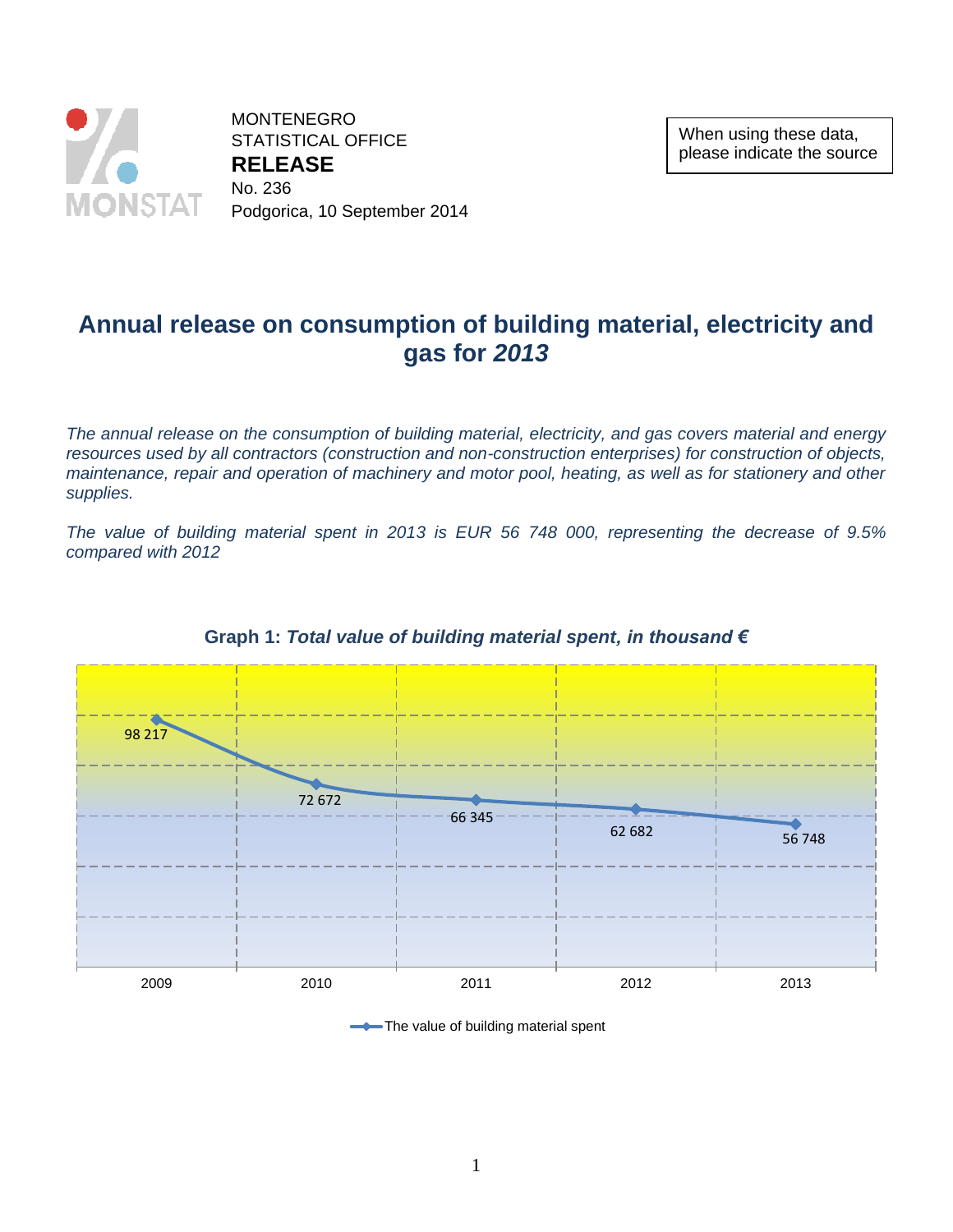| <b>Type of material</b>                                                                    | <b>Unit of</b><br>measur<br>ement | <b>Quantity of</b><br>building<br>material<br>spent | <b>Value of</b><br>building<br>material<br>spent, in<br>thousand<br><b>EUR</b> | <b>Quantity of</b><br>building<br>material<br>spent | <b>Value of</b><br>building<br>material<br>spent, in<br>thousand<br><b>EUR</b> |
|--------------------------------------------------------------------------------------------|-----------------------------------|-----------------------------------------------------|--------------------------------------------------------------------------------|-----------------------------------------------------|--------------------------------------------------------------------------------|
|                                                                                            |                                   | 2011                                                |                                                                                | 2012                                                |                                                                                |
| <b>Building elements</b>                                                                   |                                   |                                                     |                                                                                |                                                     |                                                                                |
| Solid brick                                                                                | Thous.<br>pcs                     | 1804                                                | 597                                                                            | 1416                                                | 423                                                                            |
| <b>Perforated brick</b>                                                                    | Thous.<br>pcs                     | 165                                                 | 87                                                                             | 315                                                 | 130                                                                            |
| Solid facade brick                                                                         | Thous.<br>pcs                     | 1 0 1 7                                             | 406                                                                            | 822                                                 | 312                                                                            |
| Hollow clay blocks                                                                         | Thous.<br>pcs                     | 1 4 7 6                                             | 581                                                                            | 1 0 1 0                                             | 461                                                                            |
| Facade blocks                                                                              | Thous.<br>pcs                     | 167                                                 | 78                                                                             | 417                                                 | 135                                                                            |
| Brick and blocks, based on cement, slag and dross                                          | Thous.<br>pcs                     | 850                                                 | 418                                                                            | 626                                                 | 380                                                                            |
| Brick and blocks made from other materials (kermesite,<br>"siporex")                       | Thous.<br>pcs                     | 6                                                   | 10                                                                             | 21                                                  | 36                                                                             |
| <b>Elements for ceilings and arches</b>                                                    |                                   |                                                     |                                                                                |                                                     |                                                                                |
| Floor bricks and inserting bricks                                                          | Thous.<br>pcs                     | 94                                                  | 47                                                                             | 81                                                  | 50                                                                             |
| Beams, half-assembly and assembly for arches (clay<br>elements)                            | Thous.m                           | 24                                                  | 24                                                                             | 10                                                  | 17                                                                             |
| Blocks for ceilings and arches (on the basis of cement)                                    | Thous.<br>pcs                     |                                                     |                                                                                |                                                     |                                                                                |
| <b>Prefabricated elements and finished constructions</b>                                   |                                   |                                                     |                                                                                |                                                     |                                                                                |
| Light building boards for outside walls                                                    | m <sup>2</sup>                    |                                                     |                                                                                | 1 100                                               | 4                                                                              |
| Boards for walls facing                                                                    | m <sup>2</sup>                    | 2 0 7 0                                             | 12                                                                             | 4 7 3 5                                             | 197                                                                            |
| Light building boards for partition walls                                                  | m <sup>2</sup>                    |                                                     |                                                                                | 8 9 5 5                                             | 129                                                                            |
| Light building boards for ceilings                                                         | m <sup>2</sup>                    | 6424                                                | 89                                                                             | 5 6 4 0                                             | 70                                                                             |
| Light building isolation boards                                                            | m <sup>2</sup>                    | 7 0 0 0                                             | 80                                                                             | 6 0 9 1                                             | 94                                                                             |
| Plaster boards, all types                                                                  | m <sup>2</sup>                    | 33 307                                              | 190                                                                            | 51 008                                              | 194                                                                            |
| Steel constructions for bridges                                                            | t                                 | 100                                                 | 22                                                                             |                                                     |                                                                                |
| Other steel constructions, all types (roofs, pillars, frames,<br>scaffoldings and similar) | t                                 | 134                                                 | 171                                                                            | 347                                                 | 419                                                                            |
| Building constructions and prefabricated elements for civil<br>engineering                 | t                                 | 551                                                 | 57                                                                             | 1 546                                               | 684                                                                            |
| High buildings prefabricated constructions elements                                        | t                                 | 200                                                 | 12                                                                             | 35                                                  | $\mathbf{1}$                                                                   |
| Wooden construction (finished roof constructions)                                          | m <sup>3</sup>                    | 2 2 7 1                                             | 465                                                                            | 151                                                 | 17                                                                             |
| <b>Binder material</b>                                                                     |                                   |                                                     |                                                                                |                                                     |                                                                                |
| Quicklime                                                                                  | t                                 | 171                                                 | 21                                                                             | 277                                                 | 71                                                                             |
| Lime, hydrated                                                                             | t                                 | 394                                                 | 54                                                                             | 392                                                 | 51                                                                             |
| Plaster, baked                                                                             | t                                 | $\overline{7}$                                      | $\overline{2}$                                                                 | 109                                                 | 52                                                                             |
| Portland cement                                                                            | t                                 | 11 4 12                                             | 974                                                                            | 14 110                                              | 1 3 4 4                                                                        |
| Cement, other types                                                                        | t                                 | 1819                                                | 205                                                                            | 2 3 0 6                                             | 317                                                                            |
| Plastic building materials                                                                 | t                                 | 3                                                   | $\overline{2}$                                                                 | 1 0 4 3                                             | 307                                                                            |
| Cement mortars, all types                                                                  | m <sup>3</sup>                    | 8 9 27                                              | 462                                                                            | 5 9 4 8                                             | 638                                                                            |
| Concrete, fresh                                                                            | m <sup>3</sup>                    | 192 866                                             | 13 2 3 7                                                                       | 162 931                                             | 10747                                                                          |
| Asphalt                                                                                    | t                                 | 123 974                                             | 8 0 8 8                                                                        | 62 191                                              | 5 2 3 1                                                                        |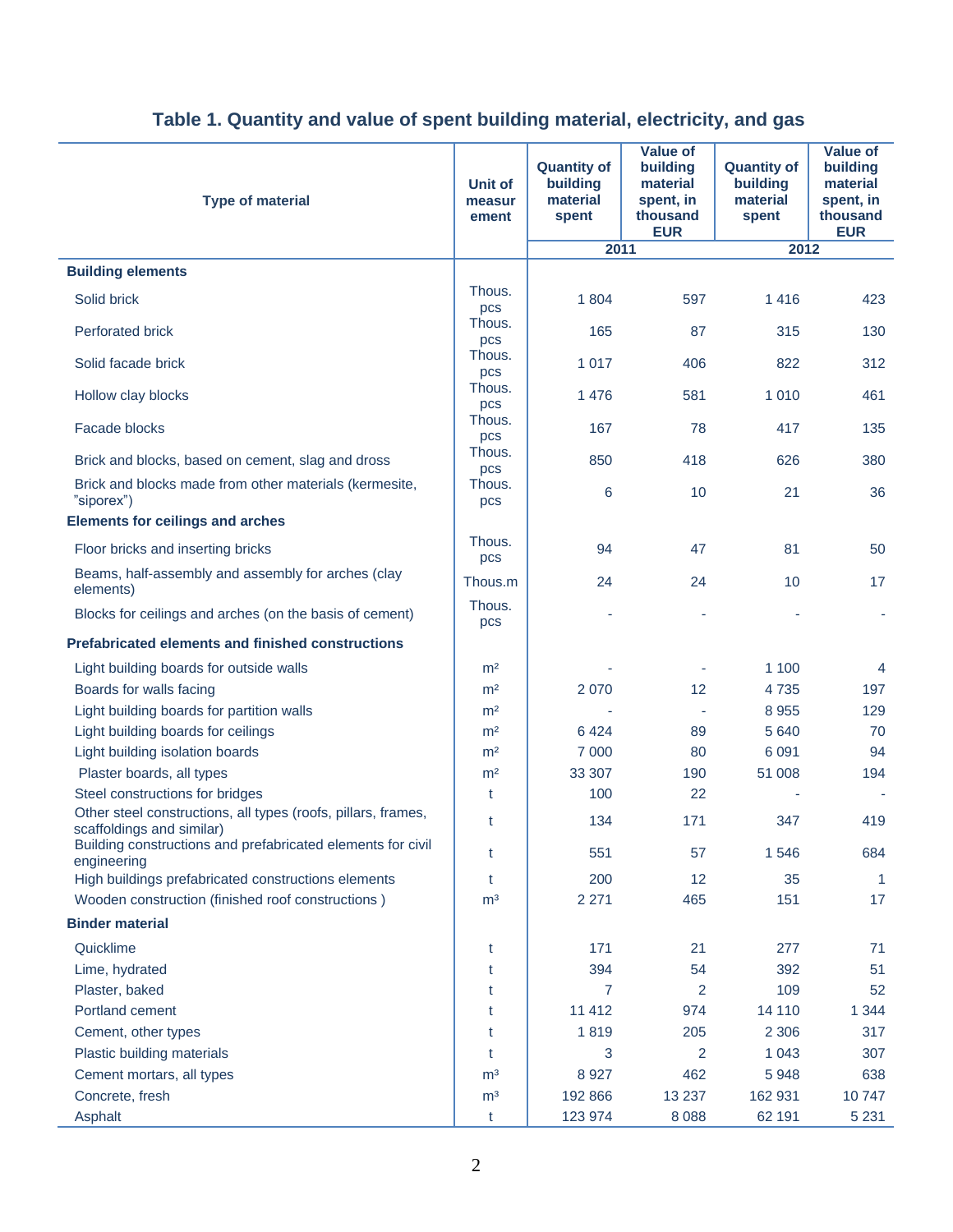/continue/

| <b>Type of material</b>                                                     | Unit of<br>measure-<br>ment | Quantity<br>οf<br>building<br>material<br>spent | <b>Value of</b><br>building<br>material<br>spent, in<br>thousand<br><b>EUR</b> | <b>Quantity of</b><br>building<br>material<br>spent | <b>Value of</b><br>building<br>material<br>spent, in<br>thousand<br><b>EUR</b> |
|-----------------------------------------------------------------------------|-----------------------------|-------------------------------------------------|--------------------------------------------------------------------------------|-----------------------------------------------------|--------------------------------------------------------------------------------|
|                                                                             |                             |                                                 | 2011                                                                           | 2012                                                |                                                                                |
| Aggregates and profiled material of stone                                   |                             |                                                 |                                                                                |                                                     |                                                                                |
| Profiled material of stone (curb stone, fence, stone cube,<br>$etc.$ )      | m <sup>3</sup>              | 120                                             | 44                                                                             | 170                                                 | 46                                                                             |
| Crashed technical stone and marble, all types                               | m <sup>3</sup>              | 496                                             | 9                                                                              | 1 600                                               | 91                                                                             |
| Broken stone and small size stone                                           | m <sup>3</sup>              | 19 637                                          | 290                                                                            | 12 176                                              | 230                                                                            |
| Aggregates for concrete                                                     | m <sup>3</sup>              | 182 283                                         | 2 9 6 8                                                                        | 109 741                                             | 2 4 9 3                                                                        |
| Gravel                                                                      | m <sup>3</sup>              | 35 887                                          | 375                                                                            | 31 359                                              | 444                                                                            |
| Sand                                                                        | m <sup>3</sup>              | 24 999                                          | 350                                                                            | 37 679                                              | 511                                                                            |
| Terrazzo- granulates                                                        | t                           | 250                                             | 5                                                                              | 200                                                 | 4                                                                              |
| <b>Reinforcing and attaching material</b>                                   |                             |                                                 |                                                                                |                                                     |                                                                                |
| Concrete steel                                                              | t                           | 6 0 9 0                                         | 3773                                                                           | 4915                                                | 1 1 8 2                                                                        |
| Wire, black and galvanized                                                  | kg                          | 32 114                                          | 36                                                                             | 27 716                                              | 56                                                                             |
| Other iron sections, heavy, medium and light                                | t                           | 549                                             | 412                                                                            | 894                                                 | 870                                                                            |
| Various elements for reinforced concrete (reinforcing nets,<br>wall canvas) | t                           | 2971                                            | 1 9 0 8                                                                        | 7640                                                | 3698                                                                           |
| <b>Nails</b>                                                                | kg                          | 62 686                                          | 73                                                                             | 70 459                                              | 101                                                                            |
| <b>Timber</b>                                                               |                             |                                                 |                                                                                |                                                     |                                                                                |
| Timber, conifer (sawn, hewn)                                                | m <sup>3</sup>              | 3 4 4 6                                         | 549                                                                            | 6 1 2 5                                             | 816                                                                            |
| Timber, conifer (round)                                                     | m <sup>3</sup>              | 311                                             | 99                                                                             | 92                                                  | 15                                                                             |
| Timber, deciduous (sawn and hewn)                                           | m <sup>3</sup>              | 164                                             | 34                                                                             | 104                                                 | 15                                                                             |
| Timber, deciduous (round)                                                   | m <sup>3</sup>              |                                                 |                                                                                |                                                     |                                                                                |
| Boards for panelling                                                        | m <sup>3</sup>              | 514                                             | 175                                                                            | 2724                                                | 826                                                                            |
| Mining wood                                                                 | m <sup>3</sup>              |                                                 |                                                                                | 180                                                 | 11                                                                             |
| Sleepers all types                                                          | piece                       |                                                 |                                                                                |                                                     |                                                                                |
| <b>Isolation material and coatings</b>                                      |                             |                                                 |                                                                                |                                                     |                                                                                |
| Roofing boards, all types                                                   | roll                        | 5 6 2 6                                         | 206                                                                            | 3 1 6 8                                             | 87                                                                             |
| Bitumen, bitulit, bituminous jute, strips, matters,<br>emulsions            | t                           | 3 9 9 1                                         | 2 0 4 6                                                                        | 2937                                                | 1461                                                                           |
| Expanded polystyrene                                                        | kg                          | 73 044                                          | 249                                                                            | 70 372                                              | 204                                                                            |
| Other isolation materials (glass wool, mineral wool. etc.)                  | t                           | 114                                             | 248                                                                            | 765                                                 | 434                                                                            |
| Paints (all types), varnishes, enamels, dissolvent etc.                     | kg                          | 271 455                                         | 396                                                                            | 76 867                                              | 175                                                                            |
| <b>Roofing material</b>                                                     |                             |                                                 |                                                                                |                                                     |                                                                                |
| Corrugated and plane sheets of "salonite" and asbestos                      | m <sup>3</sup>              |                                                 |                                                                                | 895                                                 | 18                                                                             |
| Plane, corrugated and interlocking title                                    | Thous.pcs                   | 182                                             | 89                                                                             | 198                                                 | 116                                                                            |
| Other roofing material (concrete tiles, plastic boards)                     | m <sup>2</sup>              | 4 500                                           | 122                                                                            | 4 1 2 4                                             | 73                                                                             |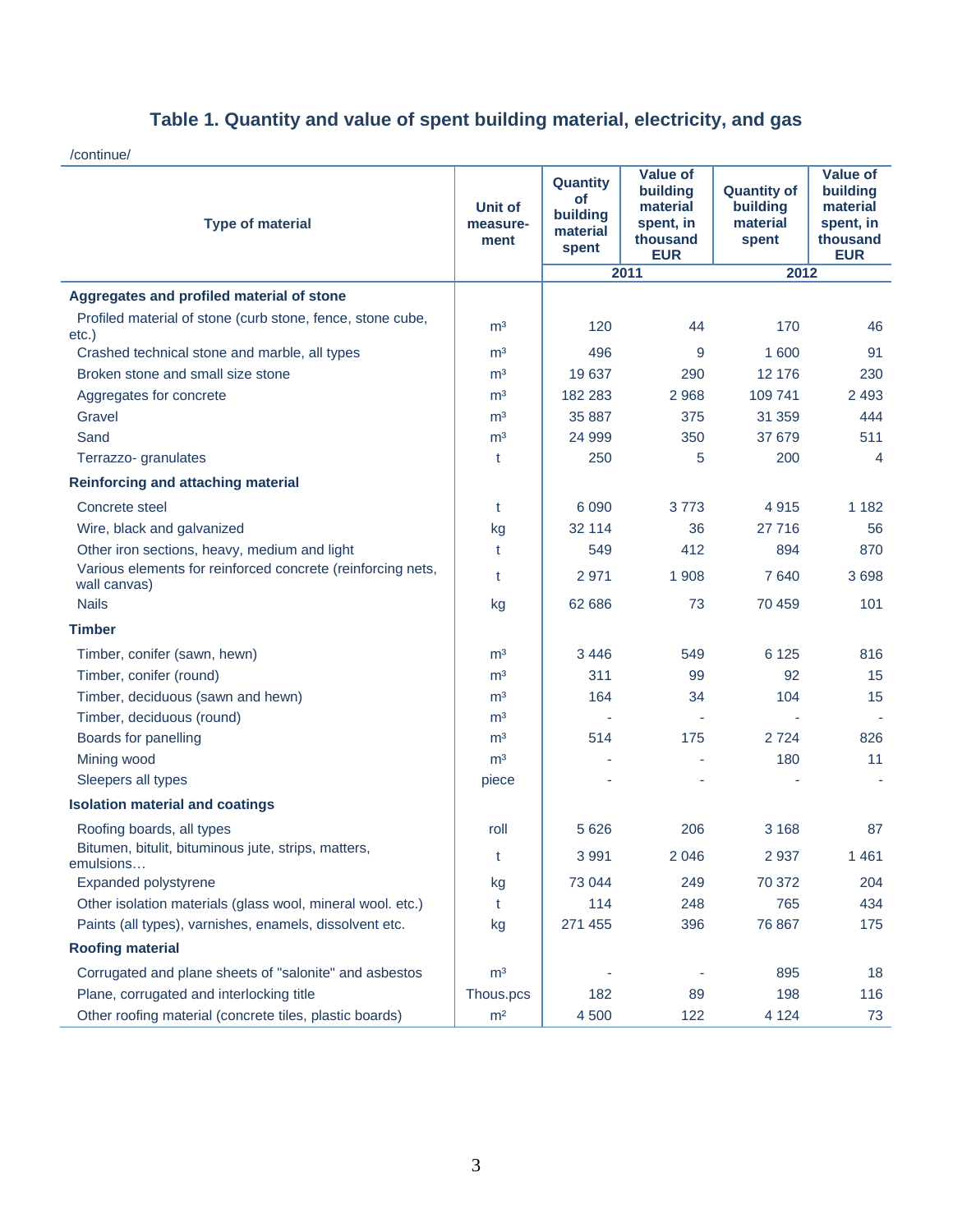/continue/

| <b>Type of material</b>                                                                                           | <b>Unit of</b><br>measureme<br>nt | <b>Quantity</b><br>of building<br>material<br>spent | <b>Value of</b><br>building<br>material<br>spent, in<br>thousand<br><b>EUR</b> | <b>Quantity of</b><br>building<br>material<br>spent | <b>Value of</b><br>building<br>material<br>spent, in<br>thousand<br><b>EUR</b> |
|-------------------------------------------------------------------------------------------------------------------|-----------------------------------|-----------------------------------------------------|--------------------------------------------------------------------------------|-----------------------------------------------------|--------------------------------------------------------------------------------|
|                                                                                                                   |                                   |                                                     | 2011                                                                           | 2012                                                |                                                                                |
| <b>Material for floor wall covering</b>                                                                           |                                   |                                                     |                                                                                |                                                     |                                                                                |
| Vinyl and asbestos boards and other artificial flooring                                                           | t                                 |                                                     |                                                                                | 52                                                  | 3                                                                              |
| masses                                                                                                            |                                   |                                                     |                                                                                |                                                     |                                                                                |
| Ceramic titles (wall, floor and facade)                                                                           | m <sup>2</sup>                    | 63 472                                              | 643                                                                            | 87 397                                              | 806                                                                            |
| Ceramic and marble facing boards                                                                                  | m <sup>2</sup>                    | 5 1 0 6                                             | 248                                                                            | 6 2 1 3                                             | 221                                                                            |
| Tiles of grinded stone and marble                                                                                 | m <sup>2</sup>                    | 677                                                 | 18                                                                             | 3 600                                               | 46                                                                             |
| Terrazzo boards                                                                                                   | m <sup>2</sup>                    |                                                     |                                                                                | 570                                                 | 7                                                                              |
| Plywood, panel, fibreboard and other wood based boards                                                            | m <sup>2</sup>                    | 2979                                                | 32                                                                             | 2651                                                | 29                                                                             |
| Parquet (breech, oak and other)                                                                                   | m <sup>2</sup>                    | 18 2 64                                             | 421                                                                            | 18 5 83                                             | 477                                                                            |
| Laminated parquet<br>Ceiling and wall panelling                                                                   | m <sup>2</sup>                    | 5776                                                | 88                                                                             | 6650                                                | 122                                                                            |
| Plastic boards for walls                                                                                          | m <sup>2</sup>                    | 13 970                                              | 28                                                                             | 1 9 3 0<br>100                                      | 48                                                                             |
|                                                                                                                   | m <sup>2</sup>                    |                                                     |                                                                                |                                                     | $\overline{2}$                                                                 |
| Wallpapers, all types<br>Material for plumping, sewerage system, heating,<br>ventilation, for sanitary facilities | m <sup>2</sup>                    |                                                     |                                                                                | 800                                                 | 6                                                                              |
| Pipes, seamless                                                                                                   | kg                                | 780                                                 | 4                                                                              | 5 1 4 8                                             | 22                                                                             |
| Pipes, seamed                                                                                                     | kg                                | 144 907                                             | 123                                                                            | 52 582                                              | 71                                                                             |
| Cast iron pipes and fittings                                                                                      | kg                                | 106 853                                             | 171                                                                            | 25 20 2                                             | 119                                                                            |
| Pipes, plastic, all types                                                                                         | kg                                | 62 3 39                                             | 336                                                                            | 110 234                                             | 391                                                                            |
| Pipe fittings and flanges                                                                                         | kg                                | 8 2 7 7                                             | 53                                                                             | 20 230                                              | 86                                                                             |
| Pipes, lead                                                                                                       | t                                 |                                                     |                                                                                |                                                     |                                                                                |
| Ceramics, sewage tubes                                                                                            | t                                 | 100                                                 | 50                                                                             | 15                                                  | 17                                                                             |
| Pipes, of asbestos-cement                                                                                         | t                                 |                                                     |                                                                                |                                                     |                                                                                |
| Pipes, concrete, all types                                                                                        | t                                 | 728                                                 | 76                                                                             | 15 4 76                                             | 310                                                                            |
| Ceramics, sanitary                                                                                                | piece                             | 3 3 7 9                                             | 133                                                                            | 14 097                                              | 391                                                                            |
| Sanitary equipment, of plate and cast iron                                                                        | piece                             | 119                                                 | 8                                                                              | 500                                                 | 4                                                                              |
| Plastics sanitary equipment                                                                                       | piece                             | 833                                                 | 12                                                                             | 4 8 28                                              | 5                                                                              |
| Other ceramic for construction (titles for stoves and<br>fireplaces, technical ceramic, etc.)                     | piece                             |                                                     |                                                                                | 336                                                 | 28                                                                             |
| <b>Heating furnaces</b>                                                                                           | piece                             | 8                                                   | 10                                                                             | 13                                                  | 15                                                                             |
| Radiators, all types                                                                                              | m <sup>2</sup>                    | 1771                                                | 99                                                                             | 3 0 6 8                                             | 135                                                                            |
| <b>Material for power supply installations</b>                                                                    |                                   |                                                     |                                                                                |                                                     |                                                                                |
| Ropes and wires, copper                                                                                           |                                   | 12 240                                              | 132                                                                            | 24 7 9 5                                            | 174                                                                            |
| Wire, of aluminium and aluminium alloys                                                                           | kg<br>kg                          | 13 4 9 2                                            | 94                                                                             | 7930                                                | 58                                                                             |
| Ropes, of aluminium and Ferro - aluminium                                                                         | kg                                | 6013                                                | 14                                                                             | 500                                                 | $\overline{2}$                                                                 |
|                                                                                                                   |                                   |                                                     |                                                                                |                                                     |                                                                                |
| Conductors, insulated (poly - vinyl chloride, rubber etc.)                                                        | m                                 | 75 191                                              | 61                                                                             | 11 271                                              | 14                                                                             |
| Cables, all types                                                                                                 | m                                 | 346 825                                             | 566                                                                            | 724 756                                             | 857                                                                            |
| Installation material (switches, plugs, boxes, lamp holders)                                                      | Eur, thous.                       |                                                     | 530                                                                            |                                                     | 371                                                                            |
| Electric insulators, all types                                                                                    | t                                 | 13                                                  | 33                                                                             | 21                                                  | 27                                                                             |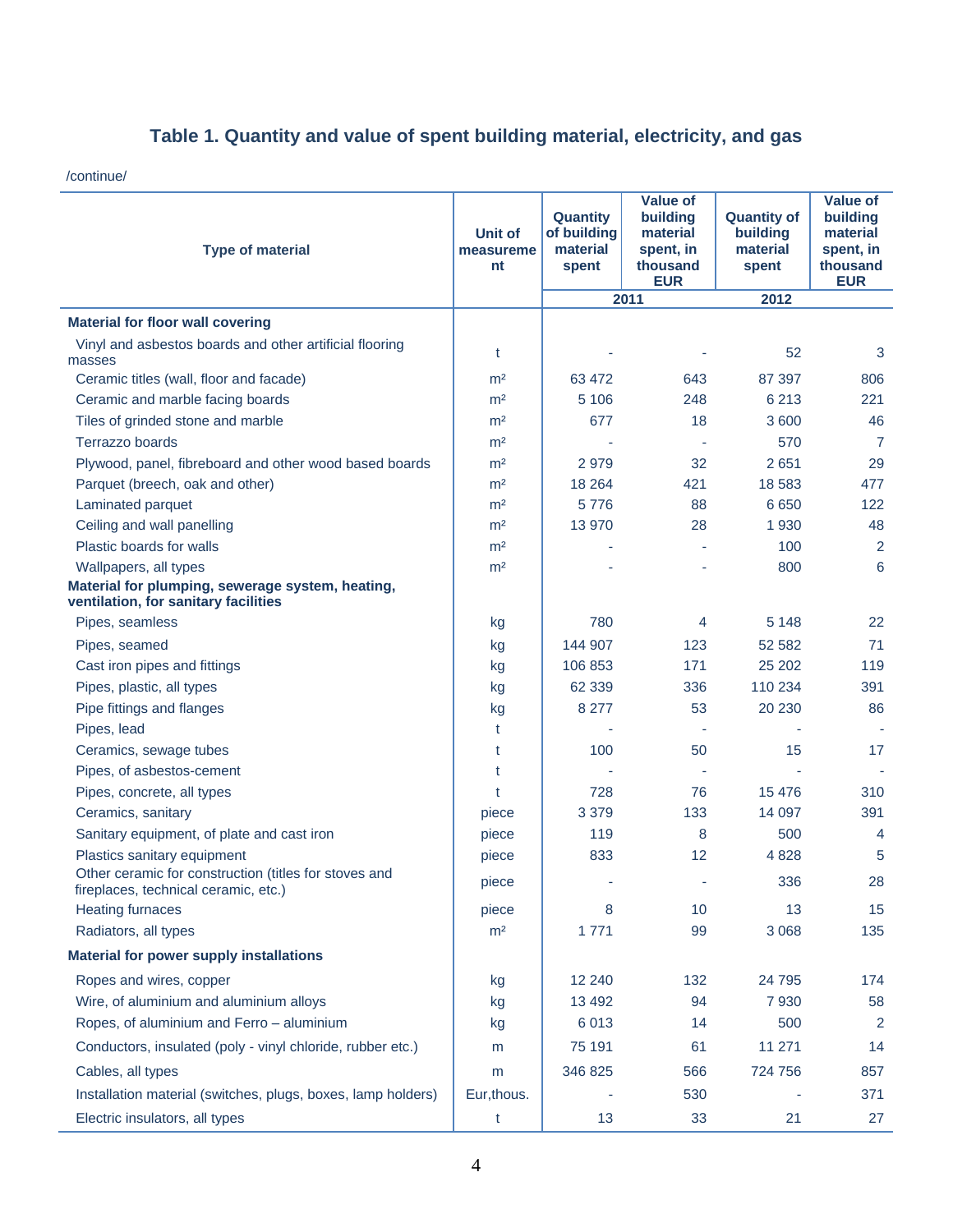/continue/

| <b>Type of material</b>                                                                                           | <b>Unit of</b><br>measureme<br>nt | Quantity<br>of building<br>material<br>spent | <b>Value of</b><br>building<br>material<br>spent, in<br>thousand<br><b>EUR</b> | <b>Quantity of</b><br>building<br>material<br>spent<br>2012 | <b>Value of</b><br>building<br>material<br>spent, in<br>thousand<br><b>EUR</b> |
|-------------------------------------------------------------------------------------------------------------------|-----------------------------------|----------------------------------------------|--------------------------------------------------------------------------------|-------------------------------------------------------------|--------------------------------------------------------------------------------|
|                                                                                                                   |                                   |                                              | 2011                                                                           |                                                             |                                                                                |
| Other material and elements for incorporating                                                                     |                                   |                                              |                                                                                |                                                             |                                                                                |
| Rails and accessories                                                                                             | t                                 |                                              |                                                                                |                                                             |                                                                                |
| Plates and sheets, black                                                                                          | kg                                | 17 393                                       | 20                                                                             | 36 960                                                      | 39                                                                             |
| Zinc galvanized plates and sheets                                                                                 | kg                                | 31 882                                       | 163                                                                            | 28 602                                                      | 129                                                                            |
| Aluminium plates and sheets                                                                                       | kg                                | 1705                                         | 19                                                                             | 4 0 7 0                                                     | 11                                                                             |
| Glass, heat insulation                                                                                            | m <sup>2</sup>                    | 3556                                         | 71                                                                             | 2 3 0 4                                                     | 42                                                                             |
| Glass sheets, other types                                                                                         | m <sup>2</sup>                    | 1 4 7 8                                      | 23                                                                             | 4 8 7 7                                                     | 63                                                                             |
| Non-ferrous metals joinery (windows, doors, blinds)                                                               | t                                 | 2                                            | 4                                                                              | 7                                                           | $\overline{7}$                                                                 |
| Building metal elements (iron sheet pipes and chimneys,<br>steel windows, doors, Venetian blinds)                 | t                                 | 51                                           | 40                                                                             | 19                                                          | 15                                                                             |
| Doors and windows, wooden, all types                                                                              | piece                             | 2 4 6 5                                      | 452                                                                            | 6 2 4 1                                                     | 929                                                                            |
| Material for fitting in (built-in furniture, window blinds)                                                       | <b>EUR</b><br>thousand            |                                              | 90                                                                             |                                                             | 85                                                                             |
| Other material not mentioned elsewhere (for repairs,<br>machinery and vehicles maintenance, stationery and other) | <b>EUR</b><br>thousand            |                                              | 272                                                                            |                                                             | 220                                                                            |
| <b>Consumed power material</b>                                                                                    |                                   |                                              |                                                                                |                                                             |                                                                                |
| <b>Bitumen</b>                                                                                                    | t                                 |                                              |                                                                                |                                                             |                                                                                |
| Motor petrol for transport                                                                                        | t                                 | 3898                                         | 2 4 6 8                                                                        | 2 1 8 3                                                     | 1 1 3 2                                                                        |
| Motor petrol for drive                                                                                            | t                                 | 89                                           | 121                                                                            | 75                                                          | 105                                                                            |
| Diesel petrol for transport                                                                                       | t                                 | 50                                           | 60                                                                             | 4                                                           | 3                                                                              |
| Diesel petrol for drive                                                                                           | t                                 | 5943                                         | 6875                                                                           | 6 1 6 4                                                     | 6430                                                                           |
| Gas/Diesel oil and fuel oil                                                                                       | t                                 | 4596                                         | 5 2 6 2                                                                        | 4 3 2 1                                                     | 4 4 3 0                                                                        |
| Crude oil                                                                                                         | t                                 | 234                                          | 207                                                                            | 446                                                         | 470                                                                            |
| Coal, all types                                                                                                   | t                                 |                                              |                                                                                |                                                             |                                                                                |
| Other petroleum products                                                                                          | t                                 |                                              |                                                                                | 5                                                           | 1                                                                              |
| Other fuels                                                                                                       |                                   | 6                                            | 10                                                                             | 1                                                           | 3                                                                              |
| Electricity                                                                                                       | <b>KWh</b>                        | 6871                                         | 9                                                                              | 5 0 0 0                                                     | 15                                                                             |